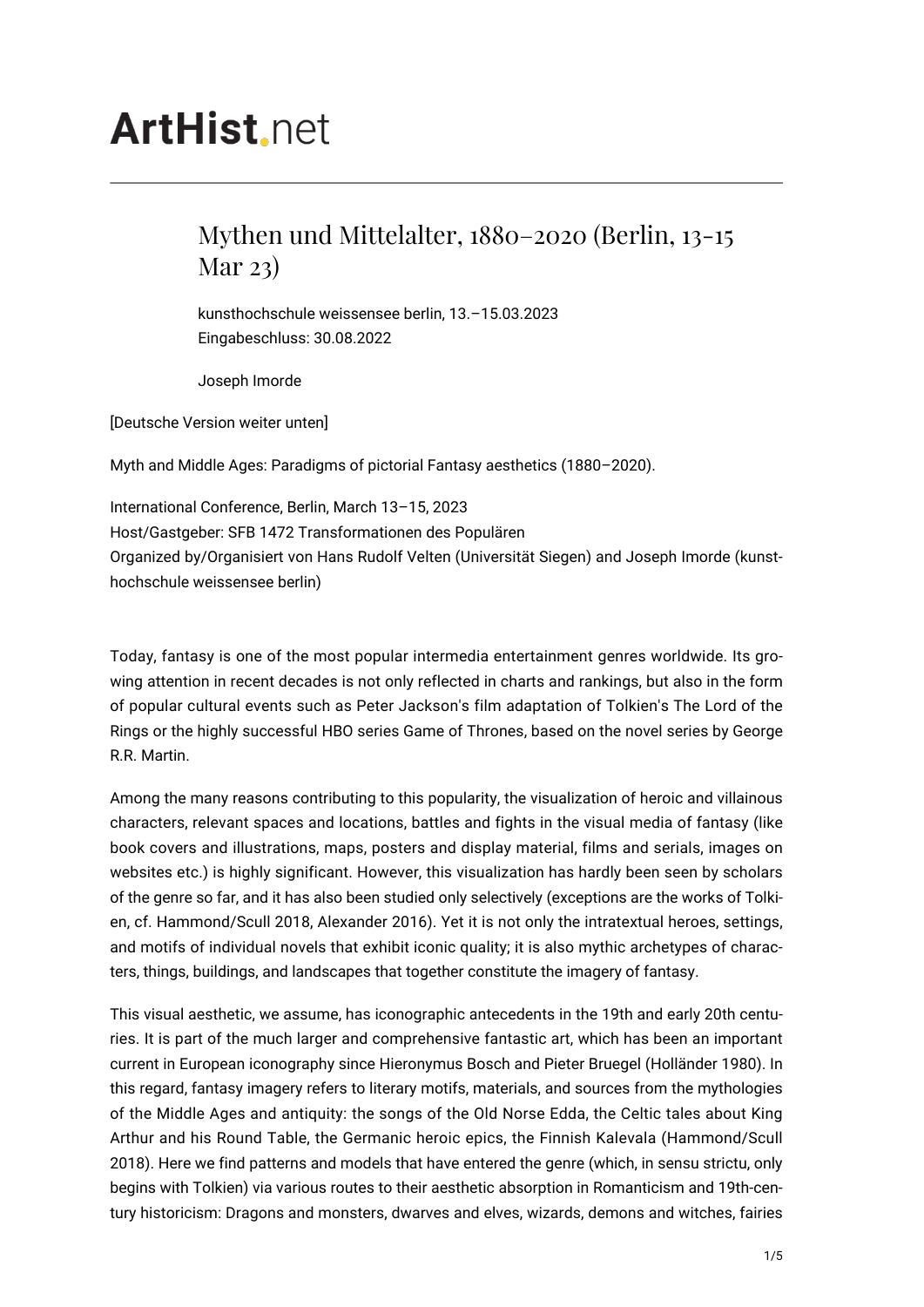and mermaids, kings and princesses, chivalrously armed heroes and their dark antagonists, animate, also mysterious, often pseudo-religious objects and weapons, talking animals, giants, trolls, and other monstra (Kowalski 2020).

They, together with neo-mediaeval spaces (steep cathedral walls, high towers, moats and city walls, ruins of castles, temples and monasteries, dark forests and battle panoramas), often garishly lit and featuring bold color combinations, form a large part of the reservoir of fantasy iconography. This strangeness of nature and environment, based on the invalidity of natural laws and a historical and cultural distance that makes the manifestations of images, figures, and spaces components of "other worlds," can be seen as the basis for this iconography. Together with its topographical localization on maps, it is part of the "fantastic neomedievalism" that Eco had already described in 1986. Tolkien's maps, for example, which were designed analogously to medieval maps of places and ways, show a complete mythopoetic fantasy world able to stimulate pictures and illustrations (Klinger 2011; Bunting/Currie 2020). In general, "significant elements of Tolkien's mythology" appeared simultaneously with the texts also in pictorial form, as recent studies of his illustrations have revealed (Hammond/Scull 2018).

The aim of the conference is to expand and differentiate these observations, to relate them to the iconographic tradition of the fantastic, and thus to better explore and understand the visual aesthetics of fantasy. Hence, in turn, their part in the popularity of the genre - for example, through commercial strategies of image staging - should become more visible, as well as their influence on the respective text should be examined more closely. The conference is designed to be interdisciplinary in order to initiate exchange between approaches in literary studies, art history, and book studies. The subject of the conference will consist of the production of visualizations of global fantasy in its diverse media manifestations: Book illustrations and covers (novel and graphic novel), image design in comics, visual figurations in film and television series, the various visualizations in role-playing, video and computer games of fantasy.

Proposals for papers may be submitted on the following topics:

1. Images of fantasy literature: cover design, illustrations, book decorations and maps in fantasy novels and series of different epochs and authors. Tolkien himself had illustrated his novels and decorated them with "kaleidoscopic patterns". The global reception of The Lord of the Rings called for renowned illustrators who worked out numerous editions: John Howe, Alan Lee, Frank Frazetta, Boris Vallejo are only some of the most important among them (Auger 2008, Alexander 2016). Proposals for contributions are invited on individual book editions and series as well as on illustrators and single elements such as maps or cover design.

2. Fantastic iconography in the 19th and early 20th centuries: Victorian painting, for example, of the Pre-Raphaelites with their decidedly medieval references, the medieval book art of someone like William Morris, the works of the Arts & Crafts movement, the Ars Fantastica of Surrealism (cf. Lottes 1984, Biemer 2011, Goodwin 2015). Here, the focus is primarily on the archetypes of medieval reception in nineteenth-century medievalism, but also on other patterns of fantastic iconography (e.g., in W.R. Lethaby) constructing the visual aesthetics of fantasy. Contributions may demonstrate adaptations of such iconographic patterns in material design, coloration, and decoration in fantasy (such as the effect of Kelmscott Press medieval book decoration in fantasy). Similarly, the inclusion of medieval archetypes in pulp magazines and dime novels of the early 20th century,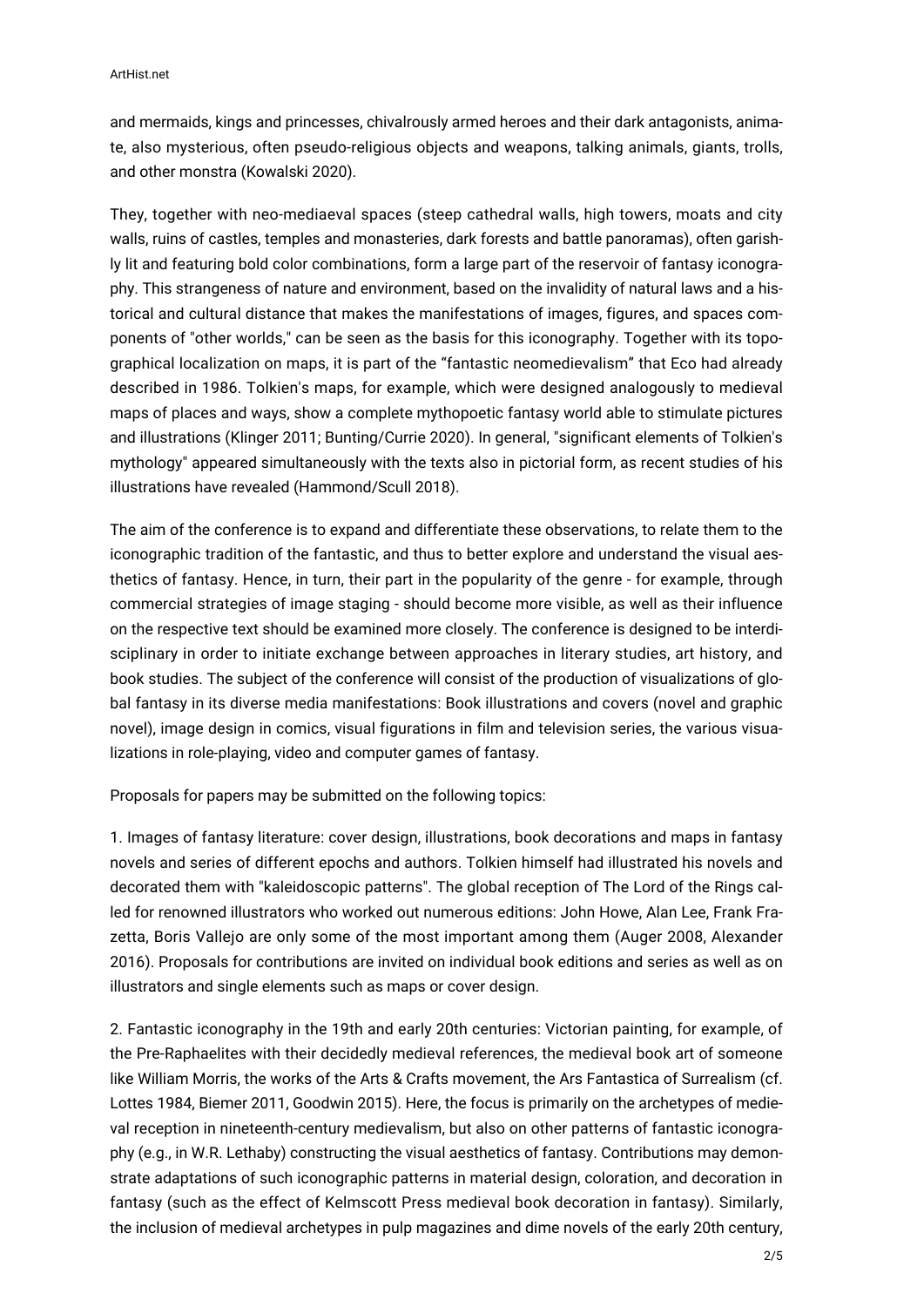such as the illustrations in magazines like Saturday Evening Post, Harper's Bazaar, McClure's, Argosy, Eerie, Prince Valiant, etc. (Earle 2009, Kowalski 2020) can be examined.

3. Fantasy imagery in graphic novels, movies, series, and games. Since the release of the major fantasy films and television series after 2000, which once again popularize Tolkien's or Martin's popular novels, fantasy iconography is inevitably changing as a result of the shift to the visual medium. The question what changes this intermedial expansion entails may be clarified on the basis of individual analyses of graphic novels, films, series, and games (such as Dungeons & Dragons) (see Dolle-Weinkauff 2010, Harvey 2013, and Bärtle 2017).

Please send proposals for thirty minutes talks till August 30, 2022 to: velten@germanistik.uni-siegen.de and imorde@kh-berlin.de

Travel and accomodation costs will be reimbursed.

\_\_\_\_\_\_\_\_\_\_\_\_\_\_\_\_\_\_\_\_\_\_\_

Mythen und Mittelalter: Paradigmen einer Bildästhetik der Fantasy (1880–2020)

Die Fantasy ist heute eines der populärsten intermedialen Unterhaltungsgenres weltweit. Ihre wachsende Beachtung in den letzten Jahrzehnten ist nicht allein an Charts und Rankings abzulesen, sondern wird auch in Gestalt popkultureller Ereignisse wie Peter Jacksons Verfilmung von Tolkiens Der Herr der Ringe oder der auf die Romanserie von George R.R. Martin zurückgehende sehr erfolgreichen HBO-Serie Game of Thrones deutlich.

Unter den zahlreichen Gründen, die zu dieser Popularität beitragen, kommt der Visualisierung von Helden- und Schurkenfiguren, zentralen Räumen und Orten, Kämpfen und Schlachten in den Bildmedien der Fantasy (Cover, Illustrationen, Karten, Plakate, Filme und ihre Trailer, Serien, Bilder auf Websites usw.) ein hoher Stellenwert zu. Diese Visualisierungen sind jedoch in der Erforschung des Genres bisher kaum gesehen und auch nur punktuell wissenschaftlich untersucht worden (Ausnahmen sind dabei die Werke Tolkiens, vgl. Hammond/Scull 2018, Alexander 2016). Dabei sind es nicht nur die intratextuellen Helden, Schauplätze und Motive einzelner Romane, die ikonische Qualität aufweisen, es sind auch mythische Archetypen von Figuren, Dingen, Gebäuden und Landschaften, welche zusammen eine Bildästhetik der Fantasy formieren.

Diese Bildästhetik, so unsere Annahme, hat ikonographische Vorläufer im 19. und 20. Jahrhundert. Sie ist Teil der weit größeren und umfassenden phantastischen Kunst, welche seit Hieronymus Bosch und Pieter Bruegel eine wichtige Strömung der europäischen Ikonographie darstellt (Holländer 1980). Dabei referieren die Fantasy-Bilder in hohem Maße auf literarische Motive, Stoffe und Quellen der Mythologien des Mittelalters und der Antike: die Lieder der altnordischen Edda, die keltischen Erzählungen um König Artus und seine Tafelrunde, die germanischen Heldenepen, das finnische Kalevala (Hammond/Scull 2018). Hier finden sich die Muster und Modelle, die seit ihrer ästhetischen Aufnahme in der Romantik und dem Historismus des 19. Jahrhunderts über verschiedene Wege in das Genre (welches im strengen Sinn erst mit Tolkien seinen Ausgang nimmt), eingegangen sind: Drachen und Monster, Zwerge und Elfen, Zauberer, Dämonen und Hexen, Feen und Meerjungfrauen, Könige und Prinzessinnen, ritterlich bewaffnete Helden und ihre dunklen Antagonisten, belebte, auch geheimnisvolle, oft pseudoreligiöse Gegenstände und Waffen, spre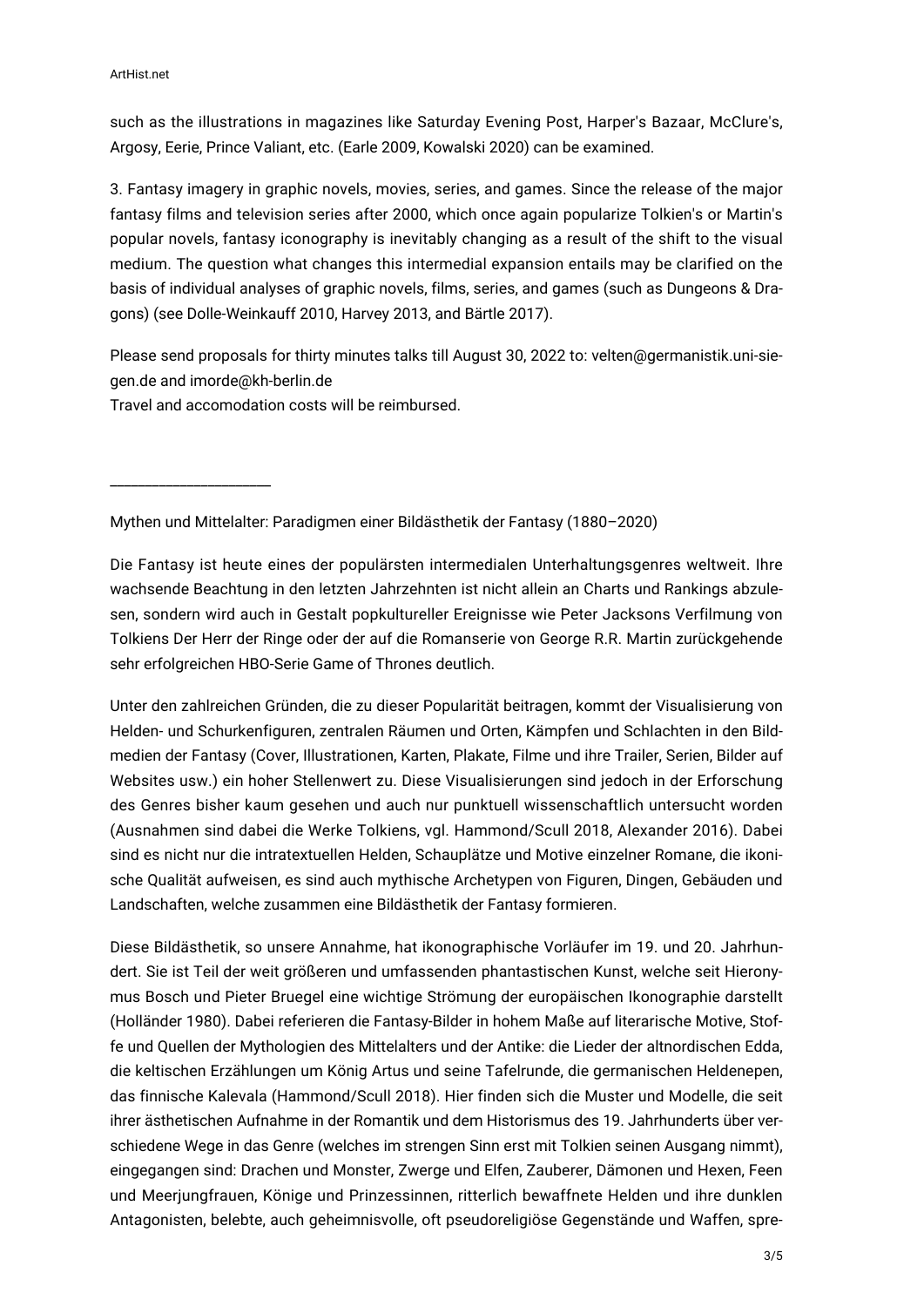chende Tiere, Riesen, Trolle und andere monstra (Kowalski 2020).

Sie bilden zusammen mit den neomediävalen Räumen (steile Kathedralwände, hohe Türme, Burggräben und Stadtmauern, Ruinen von Burgen, Tempeln und Klöstern, dunkle Wälder und Schlachtpanoramen), die oft grell beleuchtet sind und kühne Farbkombinationen aufweisen, einen großen Teil des Reservoirs der Fantasy-Ikonographie. Diese Fremdheit der Natur und Umwelt, die auf der Ungültigkeit der Naturgesetze und einer historischen und kulturellen Distanz beruht, welche die Erscheinungsformen von Bildern, Figuren und Räumen zu Bestandteilen von "anderen Welten" macht, kann als Grundlage für diese Ikonographie gesehen werden. Zusammen mit ihrer topographischen Lokalisierung auf Karten ist sie Teil des fantastic neomedievalism, den Eco bereits 1986 beschrieben hatte. Tolkiens Karten etwa, die analog zu mittelalterlichen Orts- und Wegekarten entworfen wurden, zeigen eine vollständige Fantasywelt, deren Imaginationen auch im Zusammenhang mit Bildern und Illustrationen angeregt werden (Klinger 2011; Bunting/Currie 2020). Überhaupt erschienen "significant elements of Tolkien's mythology" gleichzeitig mit den Texten auch in bildlicher Form, wie jüngere Studien zu seinen Illustrationen ergeben haben (Hammond/Scull 2018).

Das Ziel der Tagung ist es, diese Beobachtungen zu erweitern und zu differenzieren, sie mit der ikonographischen Tradition des Phantastischen in Beziehung zu setzen und damit die Bildästhetik der Fantasy besser zu erforschen und zu verstehen. Daraus wiederum soll ihr Anteil an der Popularität des Genres – etwa durch kommerzielle Strategien der Bildinszenierung – besser sichtbar sowie ihr Einfluss auf den jeweiligen Text genauer untersucht werden. Die Tagung ist interdisziplinär angelegt, um ein Gespräch zwischen literaturwissenschaftlichen, kunsthistorischen und buchwissenschaftlichen Ansätzen und Themen zu initiieren. Gegenstand der Tagung sind die Produktionsorte der Visualisierungen der globalen Fantasy in Form ihrer vielfältigen medialen Manifestationen: Buchillustrationen und -einbände (Roman und Graphic Novel), Bildgestaltung im Comic, visuelle Figurationen in Film und Fernsehserie, die unterschiedlichen Visualisierungen in Rollenspielen, Video- und Computerspielen der Fantasy.

Es können Beitragsvorschläge unter anderem zu folgenden Themenfeldern eingereicht werden:

1. Bilder der Fantasyliteratur: Covergestaltung, Illustrationen, Buchschmuck und Karten in Fantasyromanen und -serien verschiedener Epochen und Autor:innen. Tolkien selbst hatte seine Romane illustriert und dekorativ mit "kaleidoscopic patterns" versehen. Die globale Rezeption von Der Herr der Ringe rief namhafte Illustratoren auf den Plan, welche die zahlreichen Ausgaben illustrierten: John Howe, Alan Lee, Frank Frazetta, Boris Vallejo sind nur einige der bedeutendsten unter ihnen (Auger 2008, Alexander 2016). Beitragsvorschläge sind sowohl zu einzelnen Buchausgaben und serien als auch zu Illustratoren und Einzelelementen wie Karten oder Covergestaltung erwünscht.

2. Phantastische Ikonographie im 19. und frühen 20. Jahrhundert: die viktorianische Malerei etwa der Präraffaeliten mit ihren dezidierten Mittelalter-Bezügen, die mediävale Buchkunst eines William Morris und die Werke der Arts & Crafts-Bewegung, die Ars Fantastica des Surrealismus (vgl. Lottes 1984, Biemer 2011, Goodwin 2015). Dort stehen vor allem die Archetypen der Mittelalter-Rezeption im Mediävalismus des 19. Jahrhunderts im Mittelpunkt, jedoch auch andere Muster der fantastischen Ikonographie (z.B. bei W.R. Lethaby), welche in der Bildästhetik der Fantasy aufgenommen werden. Hier sind Beiträge erwünscht, die Adaptionen solcher ikonographischen Muster in der Formgestaltung, der Farbgebung und des Dekors in der Fantasy aufzeigen (etwa die Wir-